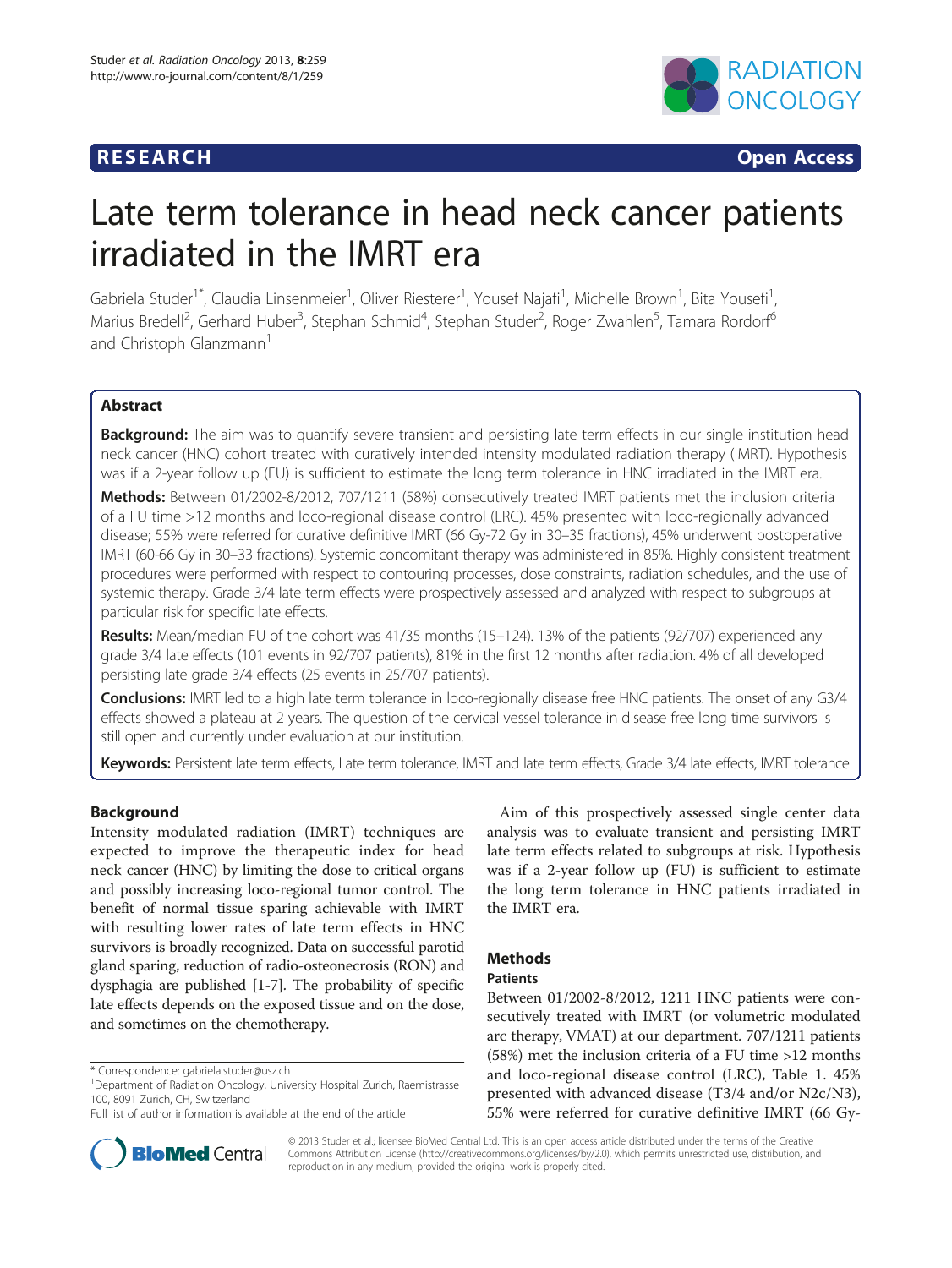<span id="page-1-0"></span>72 Gy, 30–35 daily fractions), 45% underwent postoperative radiation (60-66 Gy, 30–33 daily fractions). Systemic therapy was administered in 85%. Seven LRC patients were lost after 4.3-10.4 months of FU (median 5.5); 12/ 707 (2%) LRC patients were lost after 12.2-51.6 months (median 39).

In 26 of the 504 excluded patients with locoregional disease (1211–707), G3/4 late effects were assessed (5%), however this information is of limited value as tumorrelated symptoms are not always reliably to disdinguish from treatment-related effects, survival time in patients with disease is shorter, FU of patients undergoing palliative systemic therapy often no longer regularly performed by ENT and maxillofacial surgery joint clinics.

Although acute toxicity was not focus of this work, the following characteristics of the study population may be of some interest: early skin tolerance was obviously better than in the pre-IMRT era (no quantitative comparison data) and has been published elsewhere [\[8\]](#page-8-0). The percentage of patients needing a PEG insertion to support or replace oral nutrition (46% in the study population) may serve as a surrogate for acceptable dysphagia and mucositis. In addition, no patient had to interrupt his radiation course due to early radiation related side effects.

## Methods

Highly consistent treatment procedures were performed with respect to contouring processes, dose constraints, radiation schedules, use of systemic therapy. Contours and treatment plans were always evaluated by the same two staff radiation oncologists (CG/GS).

Implemented changes as evolved from medical and technical progress over the study time period of 10 years were the following: use of cetuximab in patients with contraindications for cisplatinum (since 04/2006); slight tumor-volume based dose prescription adaptations implemented in 2007 (100% dose coverage of primary GTV in cases with tumor volume >15 cc); clinical implementation of VMAT in 4/2010.

Since 2010, the dose to the brachial plexus has been kept below Dmax 66 Gy, according to the suggestion in most RTOG protocols ([http://www.rtog.org/CoreLab/](http://www.rtog.org/CoreLab/ContouringAtlases/BrachialPlexusContouringAtlas.aspx) [ContouringAtlases/BrachialPlexusContouringAtlas.aspx\)](http://www.rtog.org/CoreLab/ContouringAtlases/BrachialPlexusContouringAtlas.aspx).

Late normal tissue effects were graded according to the Radiation Therapy Oncology Group (RTOG)/European Organization for Research and Treatment of Cancer (EORTC) radiation morbidity scoring criteria [\[2](#page-8-0)].

There are several systems aiming to grade RON. We used the system proposed by Glanzmann and Graetz [\[9](#page-8-0)]:

- 1 Exposed bone without signs of infection for at least 3 months
- 2 Exposed bone with signs of infection or sequester, but not grades 3–5

| <b>Parameters</b>                       | LRC, >12mo FU         |
|-----------------------------------------|-----------------------|
| N patients                              | 707                   |
| Gender (f: m)                           | 25%:75%               |
| Mean age (range)                        | 62 (39-91) years      |
| Mean/Median FU (range)                  | 41/35 (15-124) months |
| <b>Diagnosis</b>                        |                       |
| Unknown                                 | 19 (3%)               |
| Central oropharynx                      | 96 (14%)              |
| Lateral oropharynx                      | 149 (21%)             |
| Hypopharynx                             | 69 (10%)              |
| Oral cavity                             | 111 (16%)             |
| Nasopharynx                             | 51 (7%)               |
| Larynx                                  | 90 (13%)              |
| Sinonasal                               | 40 (5%)               |
| Parotid gland                           | 36 (5%)               |
| Skin                                    | 33 (5%)               |
| Nasal                                   | 10 (1%)               |
| Others                                  | 3(3%)                 |
| Treatment (dose)                        |                       |
| Primary IMRT (66-72 Gy, 2.0-2.2 Gy/f)   | 55% (n=388)           |
| Postoperative IMRT (60-66 Gy, 2.0 Gy/f) | 45% (n=319)           |
| т                                       |                       |
| 1                                       | 17%                   |
| 2                                       | 34%                   |
| 3                                       | 20%                   |
| $\overline{4}$                          | 26%                   |
| Unknown                                 | 3%                    |
| N stage                                 |                       |
| Recurrence                              | 2%                    |
| NO                                      | 32%                   |
| N1-2b                                   | 45%                   |
| N2c                                     | 17%                   |
| N3                                      | 4%                    |
| Total gross tumor volume (n=388)        |                       |
| Mean (range)                            | 62 cc (1-217)         |
| $1-15$ cc                               | 115                   |
| 16-70 cc                                | 202                   |
| 71-130 cc                               | 63                    |
| $>130$ cc                               | 8                     |
| Conc. systemic therapy                  |                       |
| None                                    | 15%                   |
| Cisplatin only                          | 62%                   |
| Cetuximab only                          | 16%                   |
| Cisplatin switched to Cetuximab         | 7%                    |
| Induction chemotherapy                  | 3%                    |

# Table 1 Demographic and tumor characteristic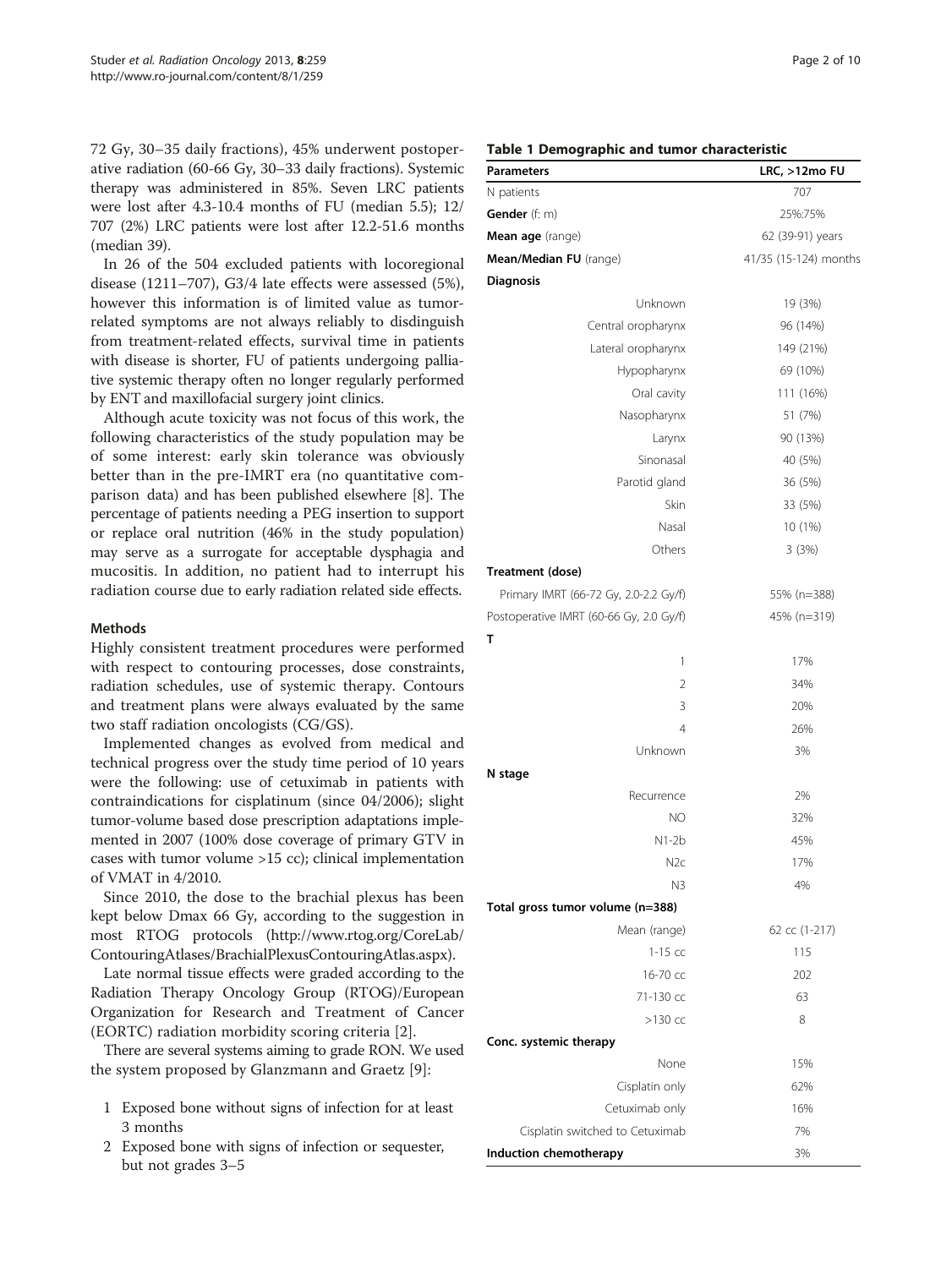- 3 RON, treated with mandibular resection, with satisfactory result
- 4 RON with persistent problems despite mandibular resection
- 5 Death due to RON

The advantage of this classification vs. that of EORTC (LENT/SOMA) or NCI [[10\]](#page-8-0) is its connection to therapeutic clinical consequences; nevertheless, grade 2 events mutually correspond in all of the above named classification systems. Most frequent therapy for G2 was limited surgery (partial decortication or debridement, removal of sequesters); these surgical procedures are not defined in our grading system, and were counted as 'G2-3'.

All but the above mentioned 19 lost patients are in regular FU; nearly all (99%) are followed at our HN or maxillofacial surgery joint center clinics at the hospital. Routine tests included, besides the history, physical examination and endoscopy of the pharyngeal–laryngeal region. If these tests showed no evidence of disease, usually no further tests were done but a computed tomography scan (CT) or positron emission tomography (PET)–CT or magnetic resonance imaging at 1 year post-treatment in the majority of patients.

No specific functional swallowing testing was performed to assess subtle (G1-2) dysphagia; reasons to do so were: no baseline examinations available; many patients would have shown mild pathological swallowing findings of no significant impact on the final post treatment function; as we focused on high grade late term effects (G3/4) relevant dysphagia with consecutive swallowing problems (aspiration, aspiration pneumonia, difficulty swallowing solid food, weight loss, need of PEG) is supposed to reliably get communicated by patients themselves and/or diagnosed in the regular FU program in our joint center clinics.

Similarly, no specific tests were performed to assess xerostomia G3/4 but patients' spontaneous complaints and/or suggestive interview questions in regular FU visits including objective clinical assessment of severe oral mucosal dryness. When we implemented IMRT in the routine, swallowing dysfunction and xerostomia were graded in the first 100 IMRT patients using subjective patient-reported (EORTC head-and-neck 35-item swallowing and aspiration (QLQ-H&N35) quality-of-life (QOL) questionnaire) and objective observer-assessed instruments. As subjective estimations were well fitting with objective assessments in routinely clinical FU interviews [\[4](#page-8-0)], we did not continue to use the EORTC subjective estimation questionnaires for assessing clinical FU.

With respect to Lhermittes' sign, no systematic specific assessments have been performed, which may likely would have revealed more events; however as this symptome is known for transient and spontaneous entire healing without any therapy, this is not of clinical consequence.

No case of brachial plexus neuropathy (BPN) with clinically evident dysfunction (grade >2) was diagnosed in our cohort (patients with post-IMRT neck dissection excluded); mild neuropathy (G1/2) may be missed without specific neurological examination.

# Radiation therapy

In >90% of the cohort the pre-treatment standard imaging modality was PET–CT (mostly with intravenous contrast agent), + tomography (CT or MRI). Planning CT images (2 mm slice thickness) were acquired from the vertex or top of the orbita to the carina with contrast agent infusion in all eligible patients.

Gross tumor volume (GTV) delineation of all patients was based on physical examination and endoscopy as well as on diagnostic preoperative MRI, CT and PET. Contours and treatment plans were always evaluated by the same two staff radiation oncologists (CG/GS), in most cases also by a third staff physician.

Technique: Treatment plans were calculated by the Varian Treatment Planning System (Eclipse® External Beam Planning System, Version 7.3.10 and PRO 8.9, AAA 8.9, Varian Medical Systems).

We used an extended-field SIB-IMRT technique, where the primary tumor is covered in one phase along with the regional lymph nodes by a 6MV dynamic MLC system (Varian Medical Systems, Palo Alto, CA) using a sliding window technique (or using VMAT, since 04/2010). Patients were immobilized from head to shoulders with commercially available thermoplastic masks in the supine position.

Target volumes were delineated as follows: GTV included the gross extent of the primary disease and involved lymph node metastases, taking clinical and radiological findings into account; planning target volume 1 (PTV1) was defined by adding a (5–) 10–20 mm margin to the GTV, dependent on the GTV proximity to critical structures (tight margins mainly if proximity of the GTV to the mandible bone, spinal cord or brachial plexus/CNS, generous margins towards tongue and pharyngeal wall, or in cases with difficult identification of the GTV, or if clinical findings not entirely represented in the available imaging); PTV2 covered areas considered at high risk for potential microscopic disease; PTV3 included the clinically negative cervical lymphatic pathways (elective PTV coverage).

SIB IMRT was performed using the following schedules:

– SIB2.00: Daily dose 2.00 Gy (PTV1)/1.70 Gy  $(PTV2)/1.54$  Gy  $(PTV3)$  to a total dose of 70.00 Gy (5 fractions/week).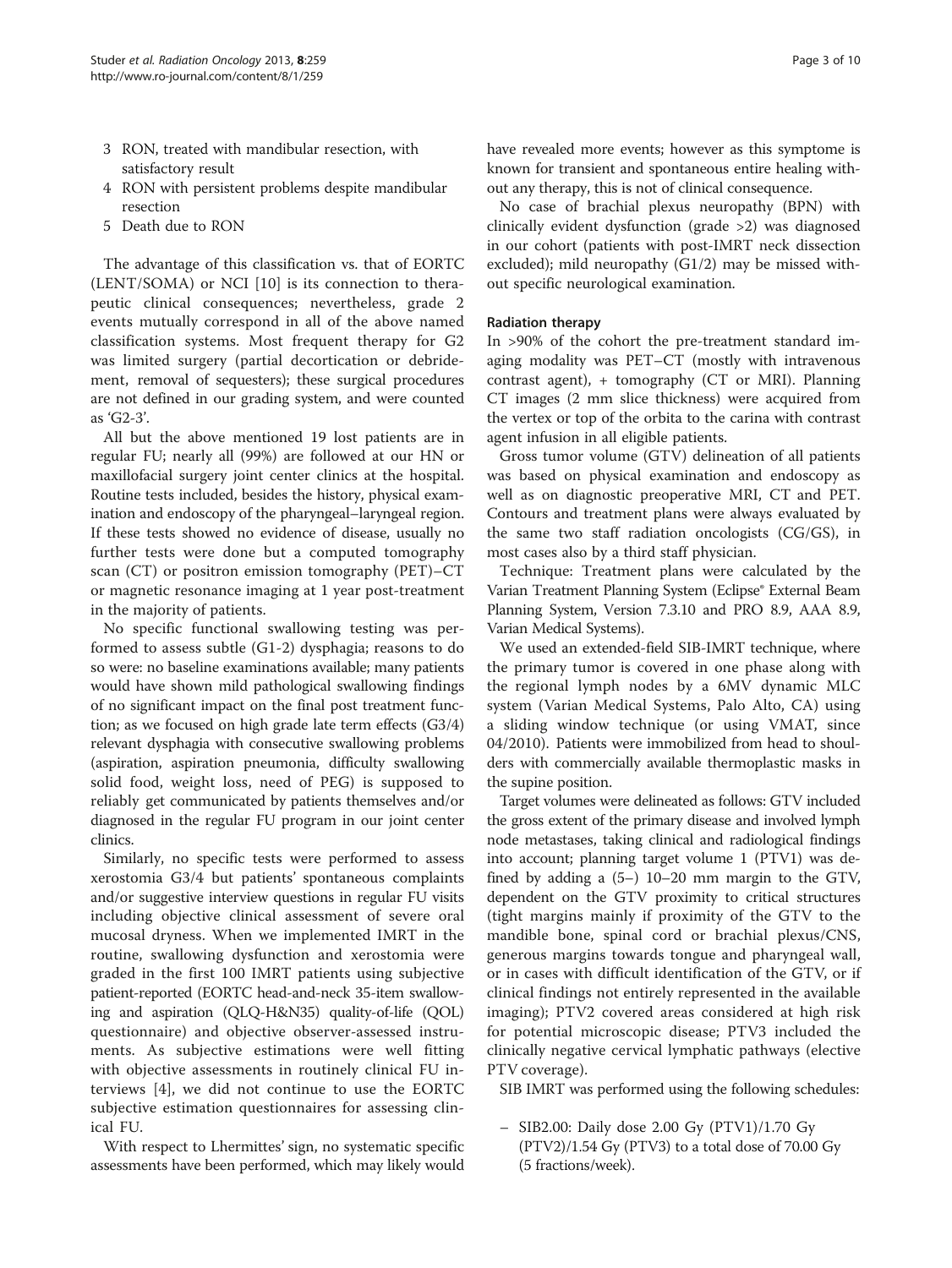- SIB2.11: Daily dose 2.11 Gy (PTV1)/1.80 Gy  $(PTV2)/1.64$  Gy  $(PTV3)$  to a total dose of 69.60 Gy (5 fractions/week).
- SIB2.2: Daily dose 2.2 Gy (PTV1)/2.0 Gy (PTV2)/1.64 Gy (PTV3) to a total dose of 66.0 Gy (5 fractions/week).

The dose was normalized to the mean dose in PTV1. The prescribed dose encompassed at least 95% of the PTV. In cases with central nervous system involvement, Dmax accepted was 2.00 Gy, to a Dmax of 70.0 Gy total dose ( $PTV1 = GTV$ ; no margin).

No more than 20% of any PTV received >110% of its prescribed dose, whilst no more than 1% of any PTV received <93% of the prescribed dose. Hundred% of the prescription dose included the primary GTV in patients with a primary tumor volume >15 cc (since ∼ 2007).

Our interdisciplinary in-house guidelines recommend an elective neck dissection in patients with initial nodal metastasis >3 cm.

# Chemotherapy

Cisplatin was given in weekly doses of 40 mg/m2 at 1 day a week. Since 04/2006, cetuximab was used in patients with contra-indications for concomitant standard cisplatin chemotherapy (400 mg/m2 loading dose, followed by 250 mg/m2 at 1 day a week).

#### Follow up

3–6 weeks after completion of IMRT, all patients were also regularly seen in our joint clinic at the Department of Head and Neck or Maxillofacial Surgery. Institutional standards for patient assessment included physical examination with additional flexible fiber-optic endoscopy approximately every 2 months in the first year of follow-up, every 3 months in the second to third year and every 6 months in the fourth to fifth year.

# **Statistics**

Kaplan Meier survival curves were performed using the statistics program implemented in StatView® (Version 4.5). P values < 0.05 were considered statistically significant. Unpaired T test and Mann Whitney U test was used to calculate the influence of the tumor volume on late tolerance.

## Results

#### Disease control

823 of 1211 (68%) curatively irradiated HNC patients were alive with no evidence of disease when last seen; 14% died from disease, 7% died for other than HNC reasons, 11% were alive with disease. Kaplan Meier survival rates of the 5-year overall survival (OAS, 74%), LRC (68%), and distant metastasis free survival probability (DMFS, 82%) of the entire IMRT cohort are shown in Figure 1.



707/1211 patients (58%) met the study inclusion criteria of a FU time >12 months and loco-regional disease control (LRC), Table [1.](#page-1-0) The mean/median FU time of this LRC study cohort was 41/35 months (range 15–124). Five-year DMFS (91%) and OAS (88%) Kaplan Meier curves of these patients are illustrated in Figure 2.

#### Late term tolerance

The following late term G3-4 effects were diagnosed (Table [2\)](#page-4-0), Additional file [1](#page-8-0): Table S1.

- RON (grade 2–4, [[9](#page-8-0)])
- Mucosal ulcer (other than uncovered bone)
- prolonged (>6 months) need of percutaneous endoscopic gastrostomy (PEG)
- persisting xerostomia/dryness of the pharynx
- need of post-treatment tracheostomy without tumor
- need of post-treatment laryngectomy without tumor

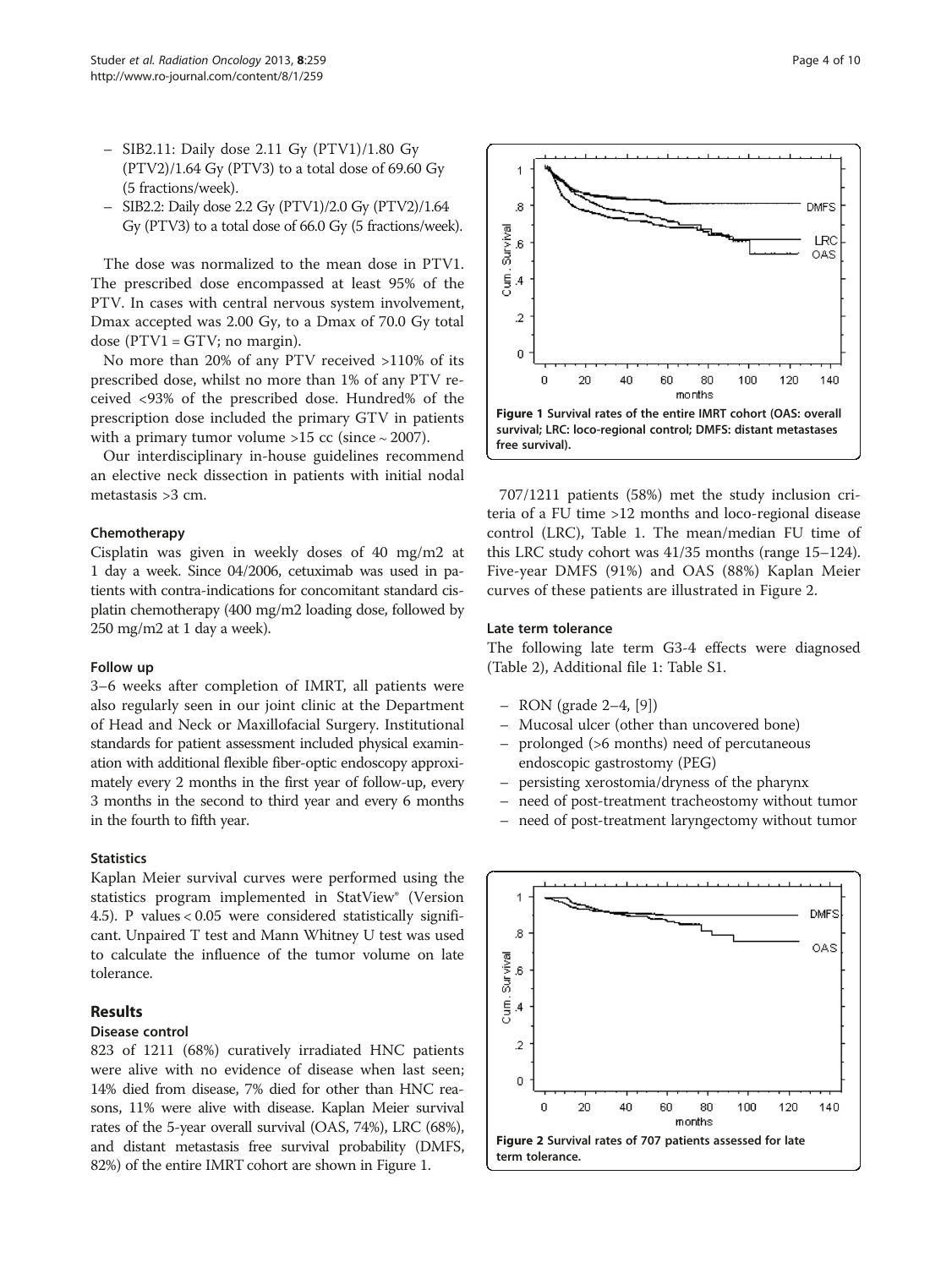# <span id="page-4-0"></span>Table 2 Late term effects related to diagnosis

| <b>Parameters</b>              | <b>RON G2-4</b>                  | Mucosal ulcer   | <b>PEG</b>                                                                                                                              | Xerostomia     | Tracheostomy    | Laryngectomy Loss of taste |                    | <b>Others</b>           | All events/affected<br>patients       |
|--------------------------------|----------------------------------|-----------------|-----------------------------------------------------------------------------------------------------------------------------------------|----------------|-----------------|----------------------------|--------------------|-------------------------|---------------------------------------|
| Diagnosis (n),<br>% persistent | lat oro (6/149), 1%              |                 | lat oro (9/149), <1% lat oro (7/149), 0% lat oro (1/149), 0% glottic (1/59), 2% SGL (2/31), 6% lat oro (1/149), <1% lat oro (1/149), 0% |                |                 |                            |                    |                         |                                       |
|                                |                                  |                 | cent oro (5/96), 0% centr oro (3/96), 1% centr oro (8/96), 3% hypo (1/69), 0%                                                           |                | hypo (1/69), 1% |                            | hypo (1/69), 0%    | centr oro (3/96), 0%    |                                       |
|                                | OCC (10/111), 3% OCC (8/111), 0% |                 | OCC (4/111), 1%                                                                                                                         | NPC (3/51), 6% |                 |                            | parotid (2/36), 6% | $OCC$ (1/111), <1%      |                                       |
|                                |                                  | hypo (4/69), 0% | hypo (5/69), 1%                                                                                                                         |                |                 |                            |                    | (sino-)nasal (5/50), 5% |                                       |
|                                |                                  |                 |                                                                                                                                         |                |                 |                            |                    | NPC (1/51), 0%          |                                       |
| All                            | 21/356, 6% G2-4                  | 28/593, 5%      | 28/606, 5%                                                                                                                              | 5/476.1%       | 2/159.1%        | 2/159, 1%                  | 4/512.2%           | 7/707.1%                | 101 events in 92/707<br>patients, 13% |
| Persistent G3/4<br>effects (n) | $1\%$ (5)                        | $<1\%$ (2)      | $<1\%$ (5)                                                                                                                              | $<1\%$ (3)     | $1\%$ (2)       | $1\% (2)$                  | $<1\%$ (3)         | $<1\%$ (3)              | 4% (25 events in<br>25/707 patients)  |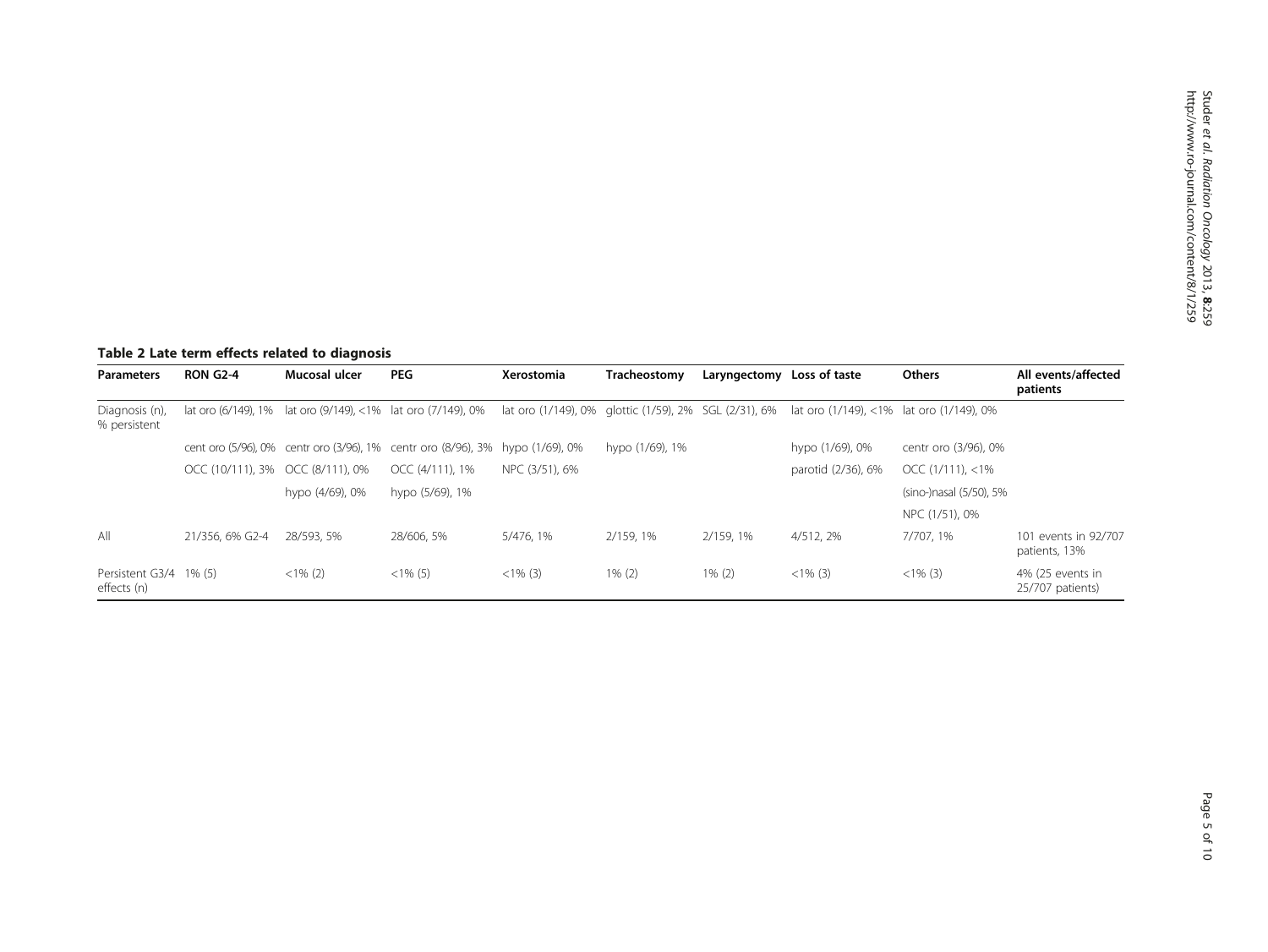- <span id="page-5-0"></span>– taste loss >6 months
- Lhermittes' sign

The onset of all late term effects (Figure 3) revealed a plateau at 2 years; 81% of all G3/4 events were diagnosed/symptomatic in the first 12 months post radiation. Table [2](#page-4-0) (see also Additional file [1](#page-8-0): Table S1) shows diagnosed grade 3/4 effects: 92/707 patients (13%) experienced any late term effects, most of them with transient character or complete recovery following specific therapy.

In 4% (25/707), persisting grade 3/4 effects were stated, including:

- two patients with arterial bleeding, one with lethal exit (GTV mean/max 71.8/75.8 Gy, PTV1 mean/ max 69.7/76.2 Gy; 2.2 cc/6.5 cc of the GTV/PTV exposed to 74-75 Gy)
- 5 patient with partial mandibulectomy/persisting problems after RON therapy (Table [3\)](#page-6-0); (doses to the RON area of the mandible were <70.0 Gy in 3 patients, 72 Gy point dose in one, 70–72.3 Gy to 1.5 cc in one)
- 5/28 patients with PEG dependence >6 months remained PEG dependent (severe dysphagia +/− aspirations in 4, in one due to insufficient ability to keep his body weight by oral nutrition despite of normal swallowing ability); initially in 46% of all study patients a PEG was inserted to support or replace oral nutrition
- 3 NPC patients with persisting G3 xerostomia (<26 Gy to 62%/36%, 72%/44%, and 48%/52% to right/ left parotid glands)
- 2 disease free patients with tracheostomy inserted post IMRT due to edema,
- 1 patient with persisting secretion from a fistula after removal of tracheostoma,
- 2 LRC patients with post IMRT laryngectomy due to necrosis/edema



- one LRC patient with persisting mucosal ulcer after post IMRT biopsy
- one patient with slowly healing oral mucositis (fibrinous mucosal layers >6 months present after 60 Gy postoperative IMRT + concomitant cisplatin)
- 5 nasal/sinonasal tumor patients with persisting repetitive nasal crusts and/or surgical nasal synechiolysis +/− lacrimal duct stenosis stenting

All but 2/25 individuals with persisting late effects presented with advanced HNC; most with personal history of relevant co-morbidities in addition to nicotine and alcohol abuse.

Tumor volume didn't show to be a statistically significant predictor for G3/4 late effects in the LRC study group: total GTV (tGTV) in study patients with any G3/4 effects compared with patients with no relevant late effects was mean/median (range) 41/33 (1-132 cc) vs 36/27 (1–217),  $p = 0.13$ ). The tGTV was expectedly highly significantly larger in non-study patients (with local or nodal failure) as compared with the LRC study cohort: mean/median (range) 55/43 (1-319 cc) vs 39/28 (1-267 cc), p <0.0001.

# Discussion

# Limitations of this study

- a) Methodical limitation given by the inclusion criterion of loco-regional disease control: as late term sequelae cannot properly be assessed in patients with persistent or recurrent tumor, locoregional control was a key condition for this evaluation, however, thereby excluding cases with larger tumors and advanced stages, which may be prone to more treatment related late toxicity.
- b) The authors are aware of the fact of a still relatively short FU, baring the potential of further upcoming late sequels (e.g. vascular changes)
- c) during the study time period of 10 years, several changes due to progresses in medicine and technology have been clinically implemented, like the use of cetuximab 2006, slight own data driven tumor-volume based dose prescription adaptations implemented in 2007, or clinical implementation of VMAT in 2010. These innovations may have influenced treatment tolerance. In addition, since 2010, the dose to the brachial plexus has been kept below Dmax 66 Gy according to the suggestion in most RTOG protocols. Of potential benefit with respect to late tolerance may be our risk adapted pre-IMRT dental care (DC) program (activated 2006), which allows to spare more theeth than after conventional DC [[11](#page-8-0)], and includes tight supervision and care by our dentists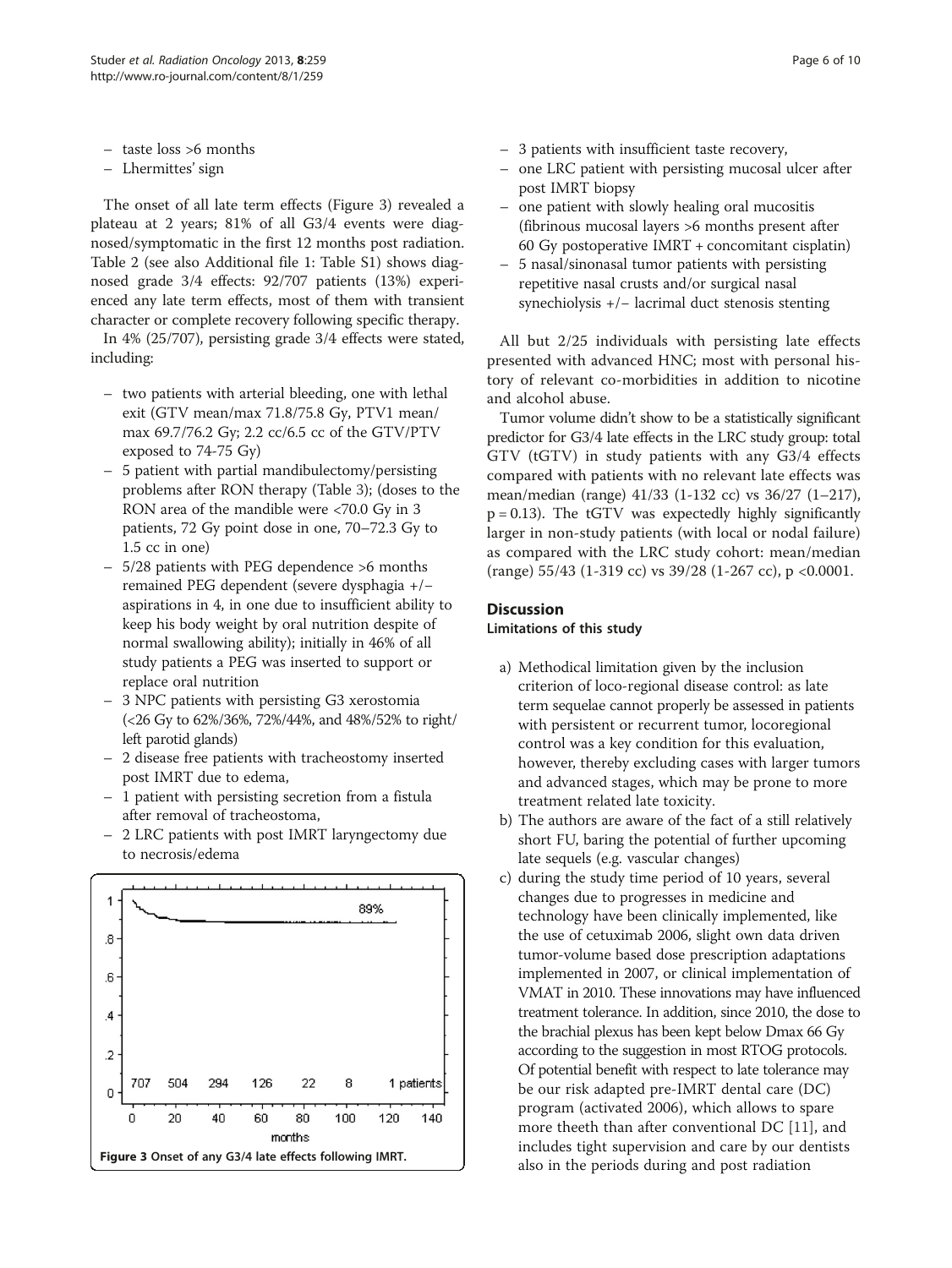<span id="page-6-0"></span>Table 3 Grade 1-4 RON in 21/356 patients at risk (oropharynx or oral cavity tumors irradiated with >60Gy to the mandible): 5 with grade 3/4 RON, 3/5 following invasive procedures post-IMRT

| RON, initial G | RON therapy (n)                     | Outcome(n): G                       | Complications(n) following RON therapy: final G Onset post IMRT months |                | IMRT sequence             |  |  |
|----------------|-------------------------------------|-------------------------------------|------------------------------------------------------------------------|----------------|---------------------------|--|--|
| $G1-2$         | no therapy, spontaneous healing (2) | G <sub>0</sub>                      | None: G0                                                               | 5/21           | 2 definitive              |  |  |
|                | debridment + antibiotics $(4)^*$    | ad integrum healing (4/4): G0       | None: G0                                                               | 5/6/12         | 3 postop, 1 definitive    |  |  |
| $G2-3$         | partial decortication (11)**        | ad integrum healing (10/11)**: G0   | pathol. fracture, chronic infection (1/11): G4                         | $3(0-12)$      | 6 postop, 5 definitive    |  |  |
| G3             | partial mandibulectomy (4)          | ad integrum healing (1): G3         | pathol. fracture $(1/4)$ ***: G4                                       | $6/6/18/28***$ | 3 postop***, 1 definitive |  |  |
|                |                                     |                                     | osteomyelitis (1/4) ***: G4                                            |                |                           |  |  |
|                |                                     | osteocutaneous fistula (1/4)***: G4 |                                                                        |                |                           |  |  |

\*: 2/4 with several previous reconstructive soft tissue operations, dental implants with consecutive bone fracture, followed by superficial RON.

\*\*: 2/11 RON following tooth extraction post-IMRT, 1/11 operated patient with pre-IMRT wound revisions/soft tissue debridement, 1/11 with RON following pre-IMRT dental care tooth extraction.

\*\*\*: 3/4 RON following dental implants and/or other reconstructive surgery post-IMRT.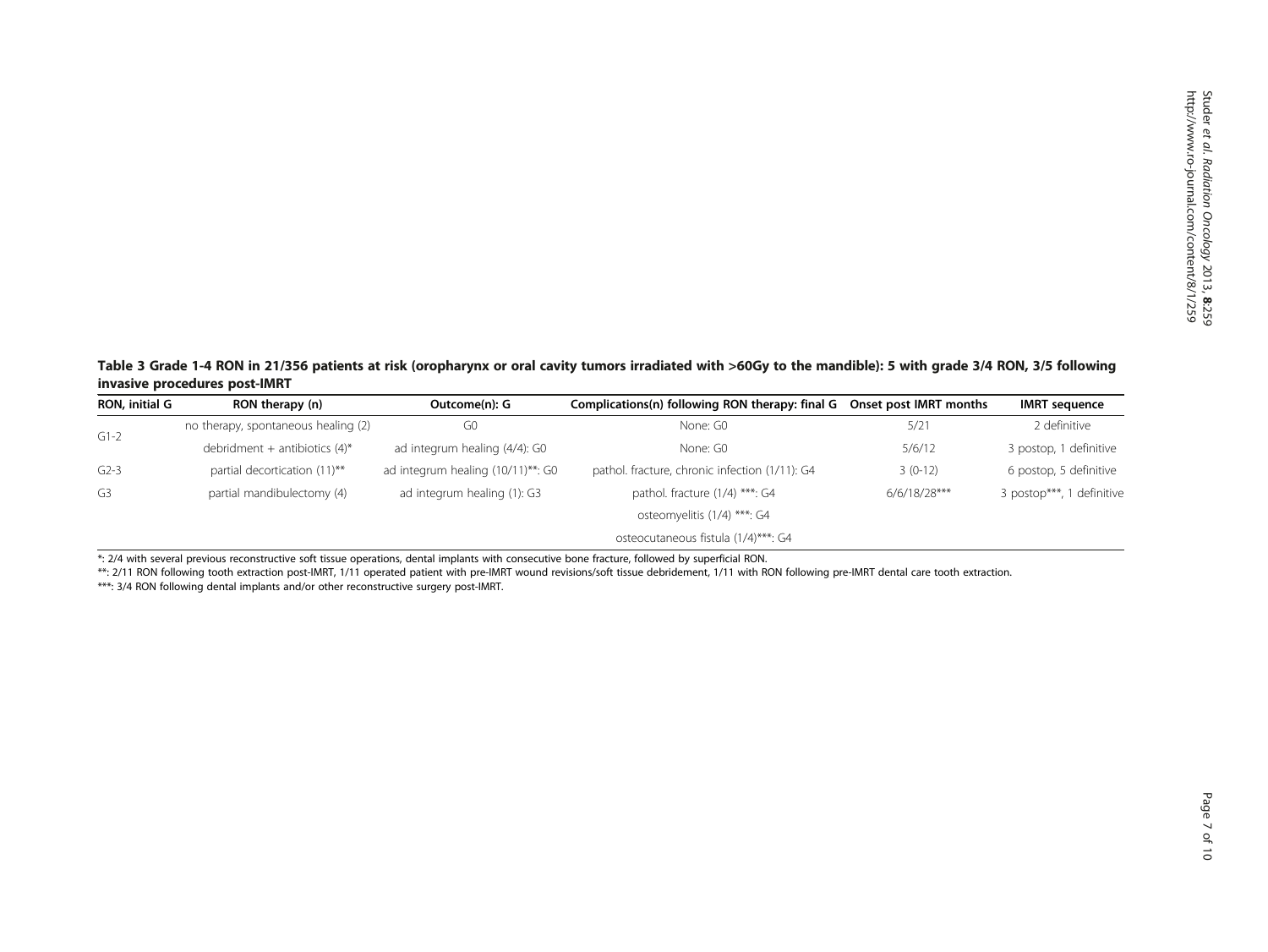d) Finally, the fact of missing self-scoring xerostomia evaluation but from the very first IMRT patients [[4](#page-8-0)] is a lack of information. Self-scoring has been recommended to be assess xerostomia [[12\]](#page-8-0). Main reason not to focus any longer on this topic in the own patients were the detailed early investigations on xerostomia and salivary flow rates after IMRT by Eisbruchs' group [[13\]](#page-8-0). Their data fitted very well with the own clinical observations.

The presented evaluation revealed a low rate of 4% G3/4 persisting late term effects, reflecting the nowadays expectable level of treatment tolerance. The late effect rate as diagnosed 2 years post treatment completion was found representative and was unchanged at 5 years (Figure [3](#page-5-0)). Findings (Tables [2](#page-4-0) and [3](#page-6-0)) compare well with published data from other centers on treatment tolerance in the IMRT/VMAT era. The comparability of IMRT late effects with that in published IMRT series is however somewhat limited due to different tumor cohorts assessed, different approaches to analyze and/or grade tolerance parameters (e.g. PEG dependence and/or pharyngeal dryness sometimes included in dysphagia rates, RON events not always graded, side effects related or not to subgroups at risk).

Treatment tolerance is clearly better nowadays compared with conventional pre-IMRT era prospective randomized trials. Reasons for this improvement are multifactorial; the main reason is the use of IMRT techniques allowing better sparing of organs at risk while delivering highly conformal tumor dose. The RTOG 9003 prospective randomized landmark trial compared normo-fractionation versus different other fractionation schedules in >1000 patients after conventional radiation techniques, and found grade  $\ge$ /=3 effects in 26.8-37.2% after a median FU of 23 months [[14](#page-8-0)]. Similarly, the prospective randomized SAKK 10/94 trial investigated the effect of conventional technique hyperfractionated radiotherapy +/− concomitant cisplatin; the corresponding late effect rate was 111 events in 224 treated patients [\[15](#page-8-0)].

One of the important advantages of IMRT in oral cavity and oropharyngeal cancer is the reduced RON risk (1% G3/4 RON in our 'patients at risk' cohort with oral cavity, lateral or central oropharynx cancer (oral cavity patients at highest risk (3%)), Table [2\)](#page-4-0). The low RON rate in HNC patients is characteristic for the IMRT era and comparable with other published series [\[1,5,6\]](#page-8-0). None of our NPC patients treated with IMRT  $(n = 67)$  since 2002) was RON affected. RON rates reported in the SAKK 10/94 trial were 6% [\[15\]](#page-8-0), in the RTOG 9003 trial 2.3% after a FU of median 23 months [[14](#page-8-0)]. Comparison of the RON incidence after conventional radiation techniques during the period between 1980–1990 with 1990–1998 showed a decrease in the risk to a value of  $~5\%$  using

three-dimensional (non-IMRT) techniques and hyper- or moderately accelerated fractionation [[16](#page-8-0)].

PEG dependence and/or relevant dysphagia are often multifactorial (mucosal dryness, muscular dysfunction, tumor related anatomical defects) and were observed in hypopharynx, oral cavity or central oropharynx tumor patients; central oropharynx tumor patients were most often affected (3%). PEG dependence in oropharynx cancer patients was also described in a series from Memorial Sloan Kettering Cancer Centre (6/50) [\[17\]](#page-8-0). In the pre-MRT era, this rate was substantially higher (>20% permanent xerostomia and dysphagia in both study arms in the SAKK 10/94 trial [[15\]](#page-8-0), 10-15% dysphagia and 6-10% xerostomia in the RTOG 9003 [\[14\]](#page-8-0), respectively). The low rate of persisting xerostomia grade 3 (3/51 NPC patients (6%), oropharyngeal and oral cavity cancer  $(\langle 1\% \rangle)$  is in concordance with meanwhile numerous reports on parotid sparing in the IMRT literature [[3,7,13](#page-8-0)]. The probability of severe xerostomia following radiation remains dependent on the dose and the anatomic distance of GTV to parotid glands and/or submandibular glands and the mucosal area included in PTVs. Considering the missing self-scoring of our patients, the assessed rate of G3/4 xerostomia may be somewhat higher.

Mucosal ulceration occurred in 28/593 (5%) patients with pharyngeal or oral cavity cancer (i.e. in patients with substantial areas of pharyngeal and/or oral mucosa included in the high dose planning target volumes, but in NPC patients), its location was always at the site of the former primary where also the boost dose was delivered. Most mucosal ulcers were painful, and clinically and radiologically hardly to differ from tumor persistence; its treatment was usually analgetic and/or antibiotic therapy. Early exclusion of local recurrence by biopsy is recommended. The onset of mucosal ulcer was diagnosed 0–18 months post IMRT completion (mean/median 5/ 3 months), comparable to published results [\[18\]](#page-8-0); complete healing took 1–12 months (mean 3.5).

In order to quantify the subgroup of risk for BPN, dose distribution plans of the first 100 consecutive patients out of 226 definitively irradiated patients with nodal disease have been reviewed: in  $19/100$  ( $\sim$ 20%), the plexus was in part exposed to  $>65$  Gy. No G3/4 brachial arm plexopathy was diagnosed in extrapolated  $~140$  patients at risk - in concordance with limited retrospective data from small HNC cohorts published on this topic [[19](#page-8-0)].

Brain necrosis was not diagnosed in our NPC/sinonasal cohort as based on clinical and radiological FU assessments (22 cT4 NPC, 8 cT4 sinonasal cancer patients at risk). In all cases the dose was kept below 70 Gy delivered in 2.0 Gy/session to <1 cc brain.

Lhermittes' sign in HNC is rarely reported, and was diagnosed in 4 patients. There was no obvious correlation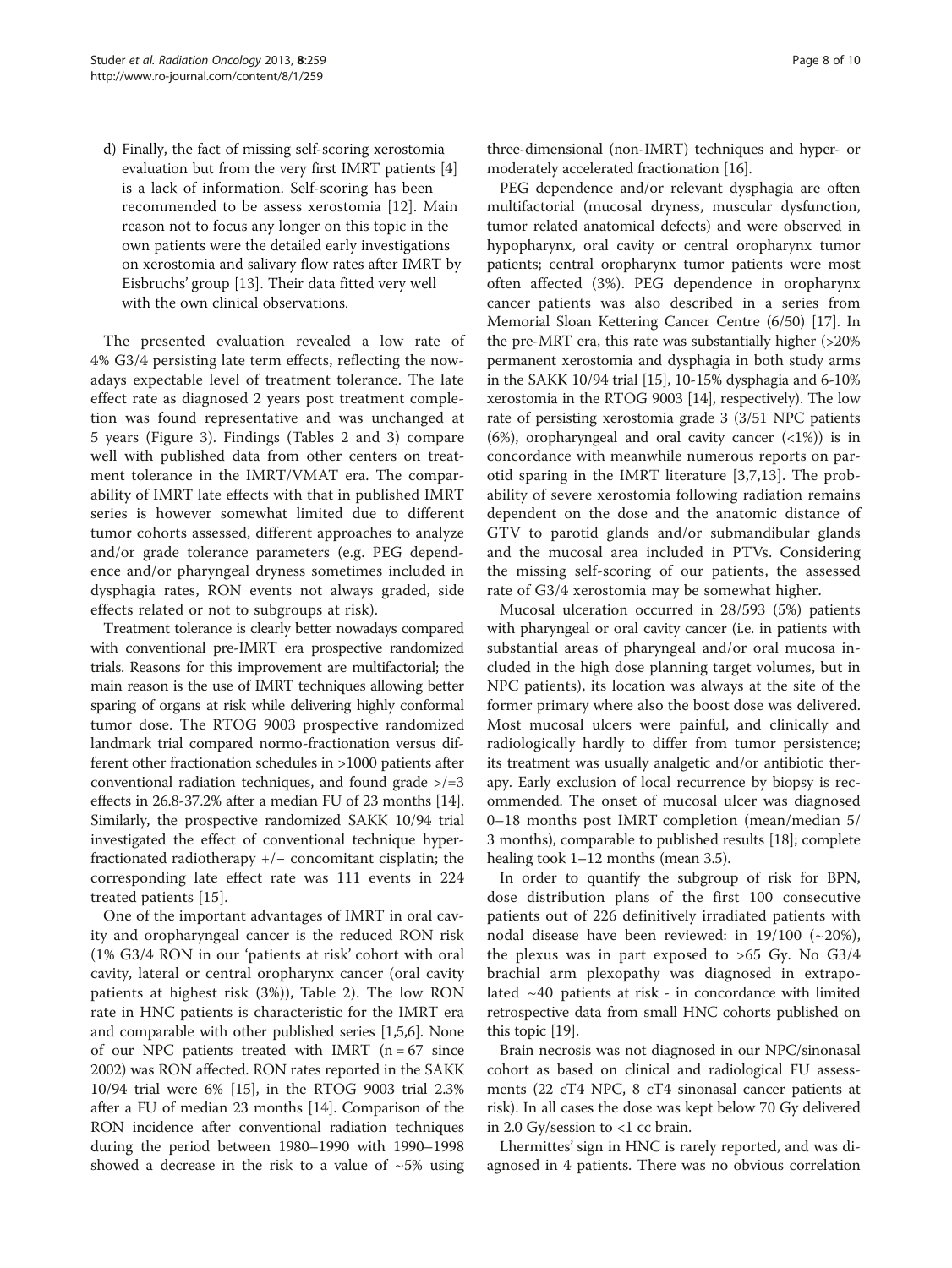<span id="page-8-0"></span>with doses delivered (spinal cord <2.0 Gy/session in all patients, with a maximum dose of 46 Gy). Pak et al. prospectively reported on 73 affected patients and found an incidence rate of 21% which was related to higher spinal doses than in asymptomatic patients [\[20](#page-9-0)].

With regard to the question of cervico-vascular changes, no robust dose-volume related data are available so far but descriptions of vascular changes following conventional radiation from several small series [[21](#page-9-0)].

# Conclusion

IMRT led to a high late term tolerance in the subgroup of loco-regionally disease free HNC patients, with only 4% persisting G3/4 effects. The onset of any G3/4 effects showed a plateau at 2 years.

The question of the cervical vessel tolerance in disease free long time survivors is still open and currently under evaluation at our institution.

# Additional file

[Additional file 1: Table S1.](http://www.biomedcentral.com/content/supplementary/1748-717X-8-259-S1.docx) Late term effects related to diagnosis; red: persistent effects.

#### Competing interests

The authors declare that they have no competing interests.

#### Authors' contributions

GS drafted the article and created the underlying data base; GS, Cl, OR, YN, MB and CG performed the contouring and were in charge for the isodose plan reviewing, and treated the assessed patient cohort; CG and GS double-checked all contouring and isodose plans and are responsible for the IMRT-SIB radiation treatment schedules as defined/applied; BY assessed the dose distribution to the arm plexus region of the cohort; TR was involved in systemic therapy decisions for at risk patients and performed the chemotherapy in NPC patients; GH, MB, SS(4), RZ operated on these patients and performed the regular FU; SS(2) was in charge with dental long term rehabilitation of our patients. All authors read and approved the final manuscript.

#### Author details

<sup>1</sup>Department of Radiation Oncology, University Hospital Zurich, Raemistrasse 100, 8091 Zurich, CH, Switzerland.<sup>2</sup> Clinic for Oral and Maxillofacial, Surgery, University Hospital Zurich, Zurich, Switzerland. <sup>3</sup>Department of Otorhinolaryngology, Head and Neck Surgery, University Hospital Zurich, Zurich, Switzerland. <sup>4</sup>Otorhinolaryngology, Klinik Bethanien, Toblerstrasse 51, 8044 Zurich, Switzerland. <sup>5</sup>Discipline of Oral & Maxillofacial Surgery, Faculty of Dentistry, The University of Hong Kong, Hong Kong, SAR, China. 6 Department of Medical Oncology, University Hospital Zurich, Raemistrasse 100, 8091 Zurich, Switzerland.

#### Received: 28 June 2013 Accepted: 23 October 2013 Published: 5 November 2013

#### References

- 1. Ben-David MA, Diamante M, Radawski JD, Vineberg KA, Stroup C, Murdoch-Kinch CA, Zwetchkenbaum SR, Eisbruch A: Lack of osteoradionecrosis of the mandible after intensity-modulated radiotherapy for head and neck cancer: likely contributions of both dental care and improved dose distributions. Int J Radiat Oncol Biol Phys 2007, 68:396–402.
- 2. Eisbruch A, Levendag PC, Feng FY, Teguh D, Lyden T, Schmitz PI, Haxer M, Noever I, Chepeha DB, Heijmen BJ: Can IMRT or brachytherapy reduce dysphagia associated with chemoradiotherapy of head and neck cancer?
- 3. Nutting CM, Morden JP, Harrington KJ, Urbano TG, Bhide SA, Clark C, Miles EA, Miah AB, Newbold K, Tanay M, Adab F, Jefferies SJ, Scrase C, Yap BK, A'Hern RP, Sydenham MA, Emson M, Hall E: Parotid-sparing intensity modulated versus conventional radiotherapy in head and neck cancer (PARSPORT): a phase 3 multicentre randomised controlled trial. Lancet Oncol 2011, 12:127–136.
- 4. Peponi E, Glanzmann C, Willi B, Huber G, Studer G: Dysphagia in head and neck cancer patients following intensity modulated radiotherapy (IMRT). Radiat Oncol 2011, 6:1.
- 5. Studer G, Graetz KW, Glanzmann C: In response to Dr. Merav a. Ben-David et al. ("Lack of osteoradionecrosis of the mandible after IMRT," Int J radiat oncol biol phys 2007). Int J Radiat Oncol Biol Phys 2007, 68:1583–1584.
- 6. Studer G, Studer SP, Zwahlen RA, Huguenin P, Grätz KW, Lütolf UM, Glanzmann C: Osteoradionecrosis of the mandible: minimized risk profile following intensity-modulated radiation therapy (IMRT). Strahlenther Onkol 2006, 182:283–288.
- 7. Wang X, Hu C, Eisbruch A: Organ-sparing radiation therapy for head and neck cancer. Nat Rev Clin Oncol 2011, 8:639–648.
- 8. Studer G, Brown M, Salgueiro EB, Schmückle H, Romancuk N, Winkler G, Lee SJ, Sträuli A, Kissling B, Dummer R, Glanzmann C: Grade 3/4 dermatitis in head and neck cancer patients treated with concurrent cetuximab and IMRT. Int J Radiat Oncol Biol Phys 2011, 81:110–117.
- 9. Glanzmann C, Gratz KW: Radionecrosis of the mandibula: a retrospective analysis of the incidence and risk factors. Radiother Oncol 1995, 36:94–100.
- 10. Jereczek-Fossa BA, Orecchia R: Radiotherapy-induced mandibular bone complications. Cancer Treat Rev 2002, 28:65–74.
- 11. Studer G, Glanzmann C, Studer SP, Grätz KW, Bredell M, Locher M, Lütolf UM, Zwahlen RA: Risk-adapted dental care prior to intensitymodulated radiotherapy (IMRT). Schweiz Monatsschr Zahnmed 2011, 121:216–229.
- 12. Meirovitz A, Murdoch-Kinch CA, Schipper M, Pan C, Eisbruch A: Grading xerostomia by physicians or by patients after intensity-modulated radiotherapy of head-and-neck cancer. Int J Radiat Oncol Biol Phys 2006, 66:445–53.
- 13. Eisbruch A, Dawson LA, Kim HM, Bradford CR, Terrell JE, Chepeha DB, Teknos TN, Anzai Y, Marsh LH, Martel MK, Ten Haken RK, Wolf GT, Ship JA: Conformal and intensity modulated irradiation of head and neck cancer: the potential for improved target irradiation, salivary gland function, and quality of life. Acta Otorhinolaryngol Belg 1999, 53:271–275.
- 14. Fu KK, Pajak TF, Trotti A, Jones CU, Spencer SA, Phillips TL, Garden AS, Ridge JA, Cooper JS, Ang KK: A radiation therapy oncology group (RTOG) phase III randomized study to compare hyperfractionation and two variants of accelerated fractionation to standard fractionation radiotherapy for head and neck squamous cell carcinomas: first report of RTOG 9003. Int J Radiat Oncol Biol Phys 2000, 48:7–16.
- 15. Huguenin P, Beer KT, Allal A, Rufibach K, Friedli C, Davis JB, Pestalozzi B, Schmid S, Thöni A, Ozsahin M, Bernier J, Töpfer M, Kann R, Meier UR, Thum P, Bieri S, Notter M, Lombriser N, Glanzmann C: Concomitant cisplatin significantly improves locoregional control in advanced head and neck cancers treated with hyperfractionated radiotherapy. J Clin Oncol 2004, 22:4665–4673.
- 16. Studer G, Gratz KW, Glanzmann C: Osteoradionecrosis of the mandibula in patients treated with different fractionations. Strahlenther Onkol 2004, 180:233–240.
- 17. de Arruda FF, Puri DR, Zhung J, Narayana A, Wolden S, Hunt M, Stambuk H, Pfister D, Kraus D, Shaha A, Shah J, Lee NY: Intensity-modulated radiation therapy for the treatment of oropharyngeal carcinoma: the memorial Sloan-Kettering cancer center experience. Int J Radiat Oncol Biol Phys 2006, 64:363–373.
- 18. Debnam JM, Garden AS, Ginsberg LE: Benign ulceration as a manifestation of soft tissue radiation necrosis: imaging findings. AJNR Am J Neuroradiol 2008, 29:558–562.
- 19. Platteaux N, Dirix P, Hermans R, Nuyts S: Brachial plexopathy after chemoradiotherapy for head and neck squamous cell carcinoma. Strahlenther Onkol 2010, 186:517–520.